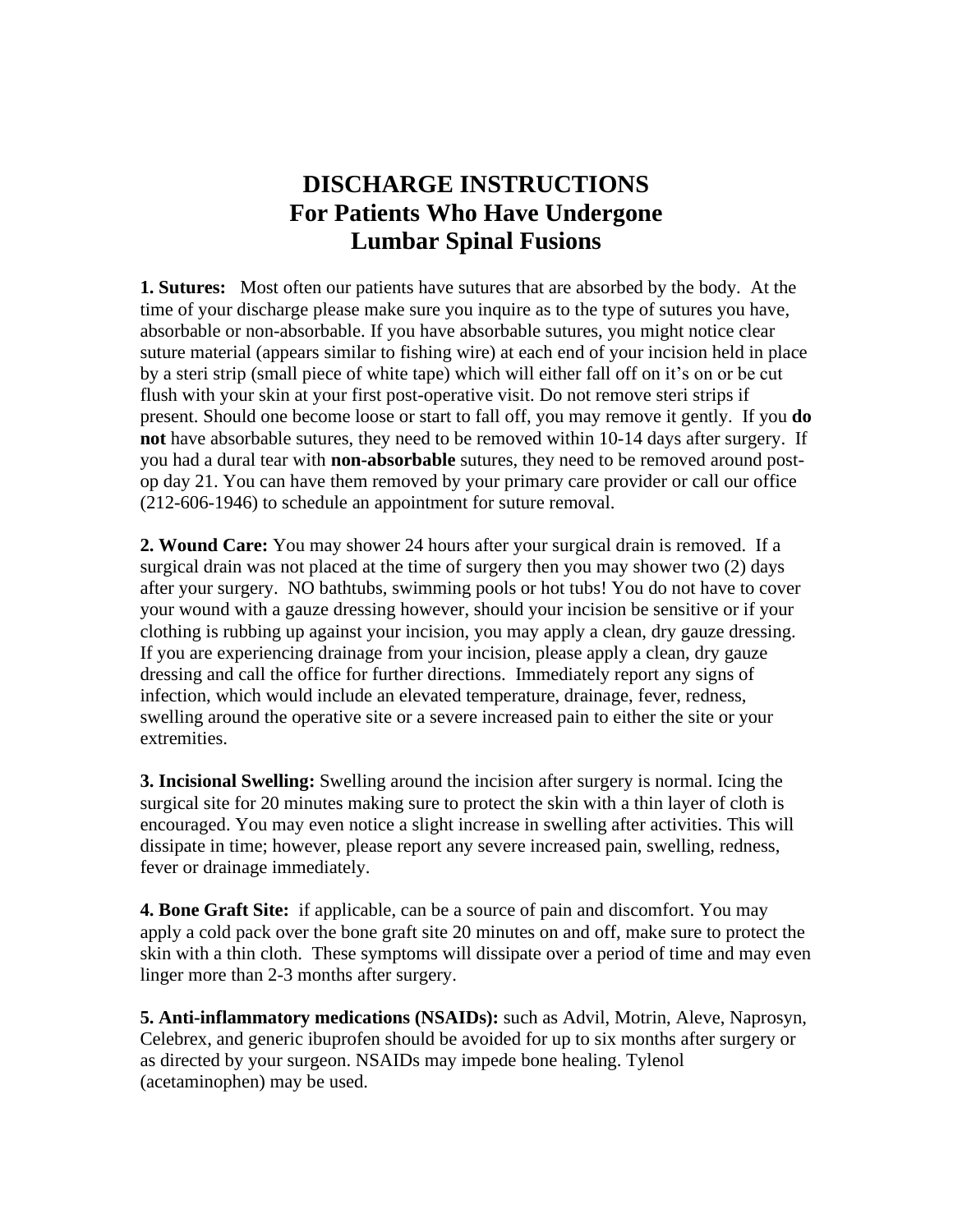**6. First Post-Operative Examination:** Patients are seen and examined by our Physician Assistant six weeks after the date of surgery unless otherwise instructed. Please contact the office to schedule this appointment, if it has not been already given to you. This will include post-operative x-rays, which are taken in our radiology department one hour before your scheduled appointment. If you have any specific questions regarding your progress, it is a good idea to list them and address these questions when you come in for your visit. Physical therapy will not be prescribed until full consolidation of the bone graft has taken place.

**7. Brace**: You should wear your brace when you are out of bed for a period of time and especially when you go out for a walk or ride in a car. Don't become alarmed if you cannot tolerate wearing your brace during the initial post-op period. You may have residual inflammation and swelling around the surgical area which may make wearing the brace somewhat intolerable. Your spine is stable and the brace is intended to aide in pain control and help you be more mindful of the spinal precautions. If you cannot tolerate the brace then you can use it as needed for pain control. We recommend that you wear your brace while traveling to our office for your first post-operative visit.

**8. Things to Avoid:** Prolonged standing in one place and prolonged sitting is not recommended as this may cause increased soreness and/or stiffness. If you need to sit for a prolonged period of time, it would be wise for you to get up intermittently, walk around and stretch your legs. Refrain from bending, twisting, or lifting more than 15 lbs until your second post-op visit around the 12 week post-operative mark. You will be given instructions by a physical therapist while in the hospital on proper body mechanics.

**9. Activity Guidelines:** Walking for exercise is strongly encouraged as soon as you feel up to it, as tolerated, at a leisurely easy pace. This will help to improve your endurance. If you had weakness in one or both lower extremities pre-op, this may persist after surgery so remember to use your cane when walking outside.

- You may begin to use a recumbent (back supported) bicycle or elliptical machine 10-14 days post-op if you feel up to it.
- You may begin to drive 7 to 10 days post-op if you are comfortable sitting. Use your brace to protect your back.
- You may return to sedentary desk work as soon as you feel able to. We generally ask patients to wait 10 days post-op. If you have to travel a long distance to work we ask that you try to take either car service or be driven by a family member. Don't sit for extended periods of time without breaks.
- You will begin a formal outpatient physical therapy program approximately 12 weeks after your surgery. Home Physical therapy for ambulation, gait training, and activities of daily living are allowed upon discharge from the hospital.

**10. Vitamin Supplements:** It is important that you take vitamin supplements postoperatively while your fusion is healing. It is recommended that you take at least one